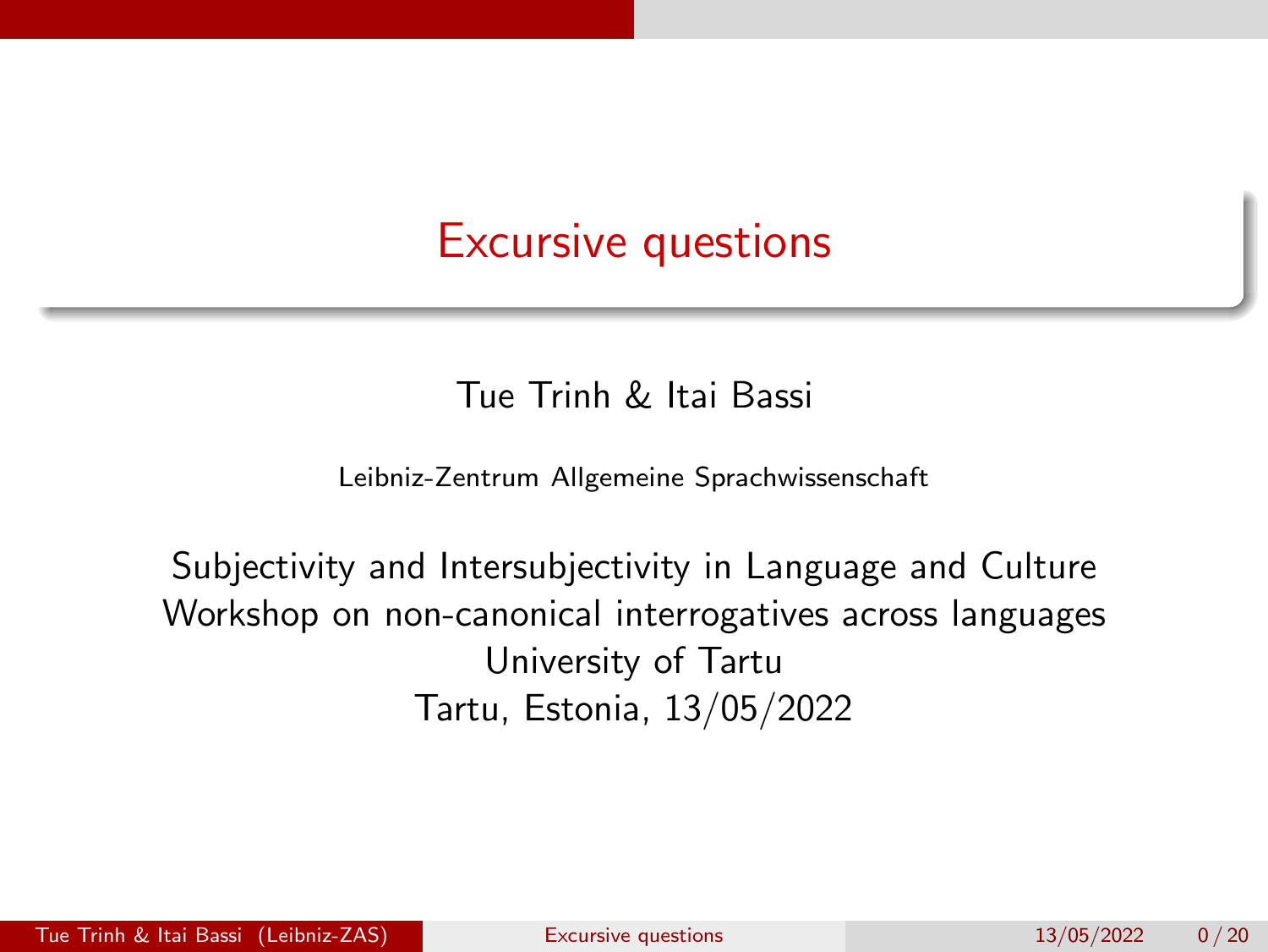<span id="page-1-0"></span>

#### 2 [A previously unanalyzed class of questions](#page-8-0)

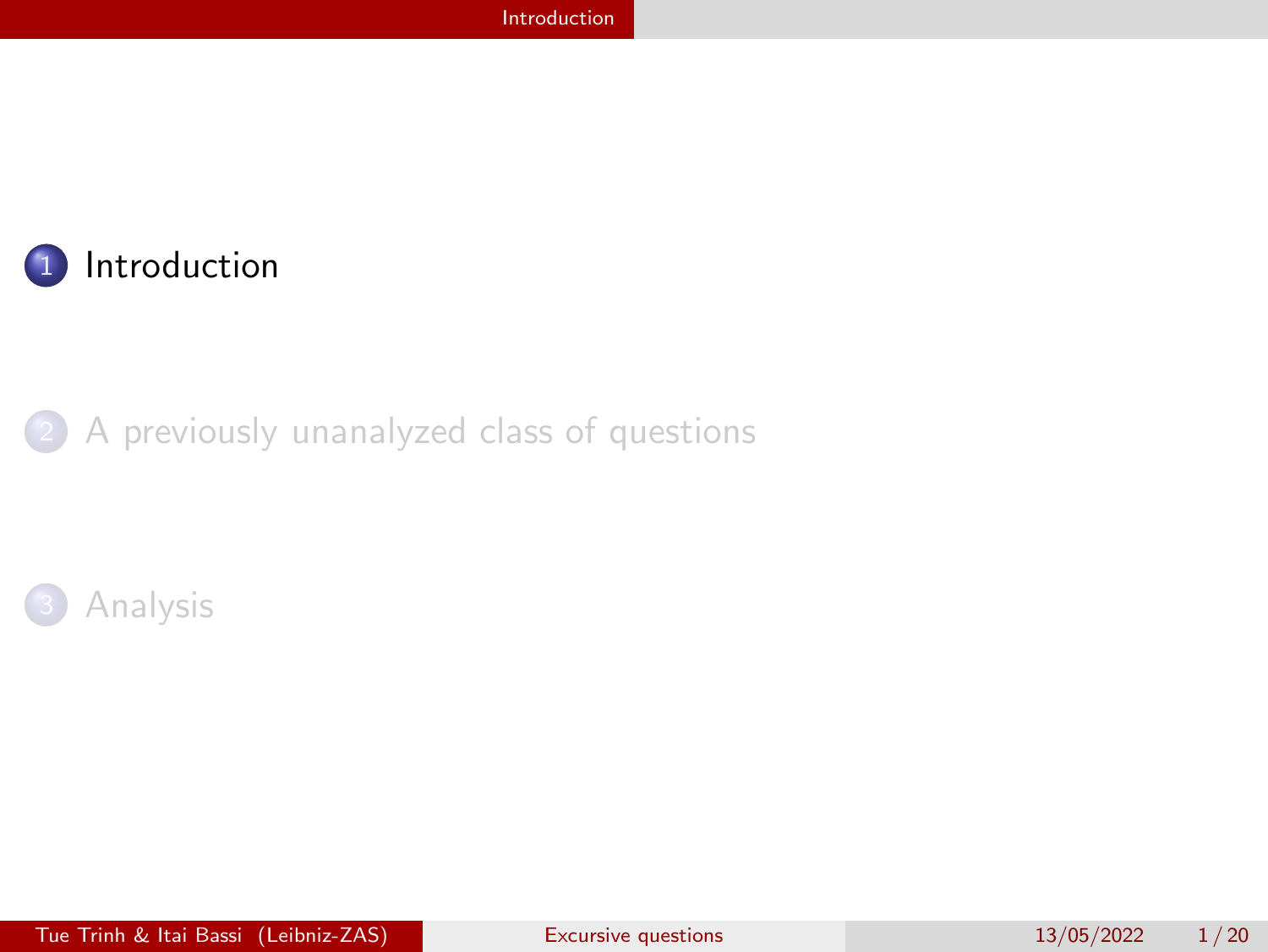### Sentences and speech acts

### (1) Sentences

- A: Did John use the car yesterday?  $WHETHER [John<sub>1</sub> used the car yesterday]$  LF
- B: No he did not.  $NOT$  [he<sub>1</sub> used the car yesterday]  $LF$

### (2) Speech acts

- a. A asks B whether John used the car yesterday
- b. B tells A that John did not used the car yesterday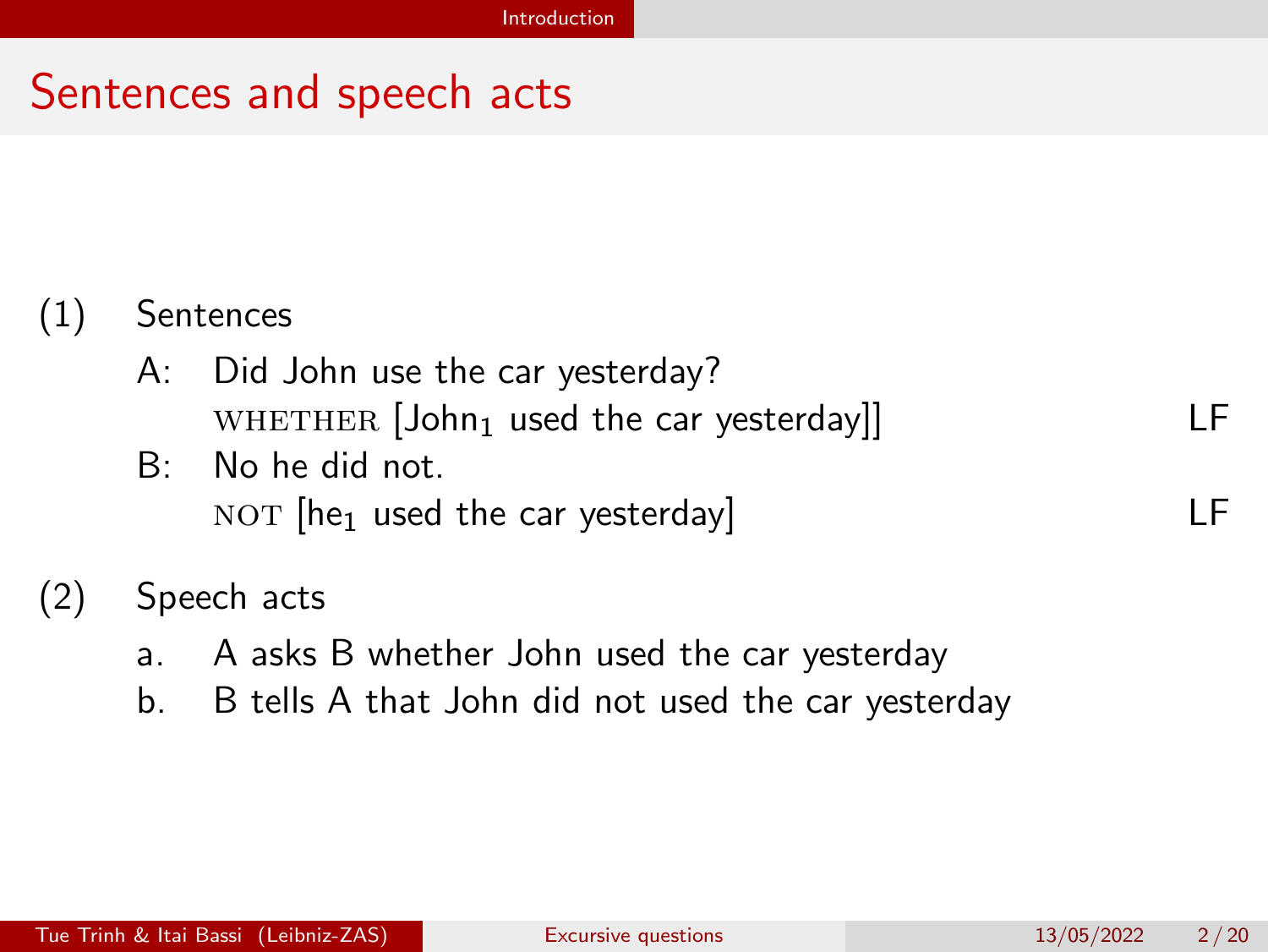# The Performative Hypothesis (PH)

### (3) Sentences

- A: Did John use the car yesterday? A ASKS B [WHETHER  $[John_1$  used the car yesterday]]
- B: No he did not. B TELLS A  $[NOT$   $[he<sub>1</sub>$  used the car yesterday]]

#### (4) Speech acts

- a. A asks B whether John used the car yesterday
- b. B tells A that John did not use the car yesterday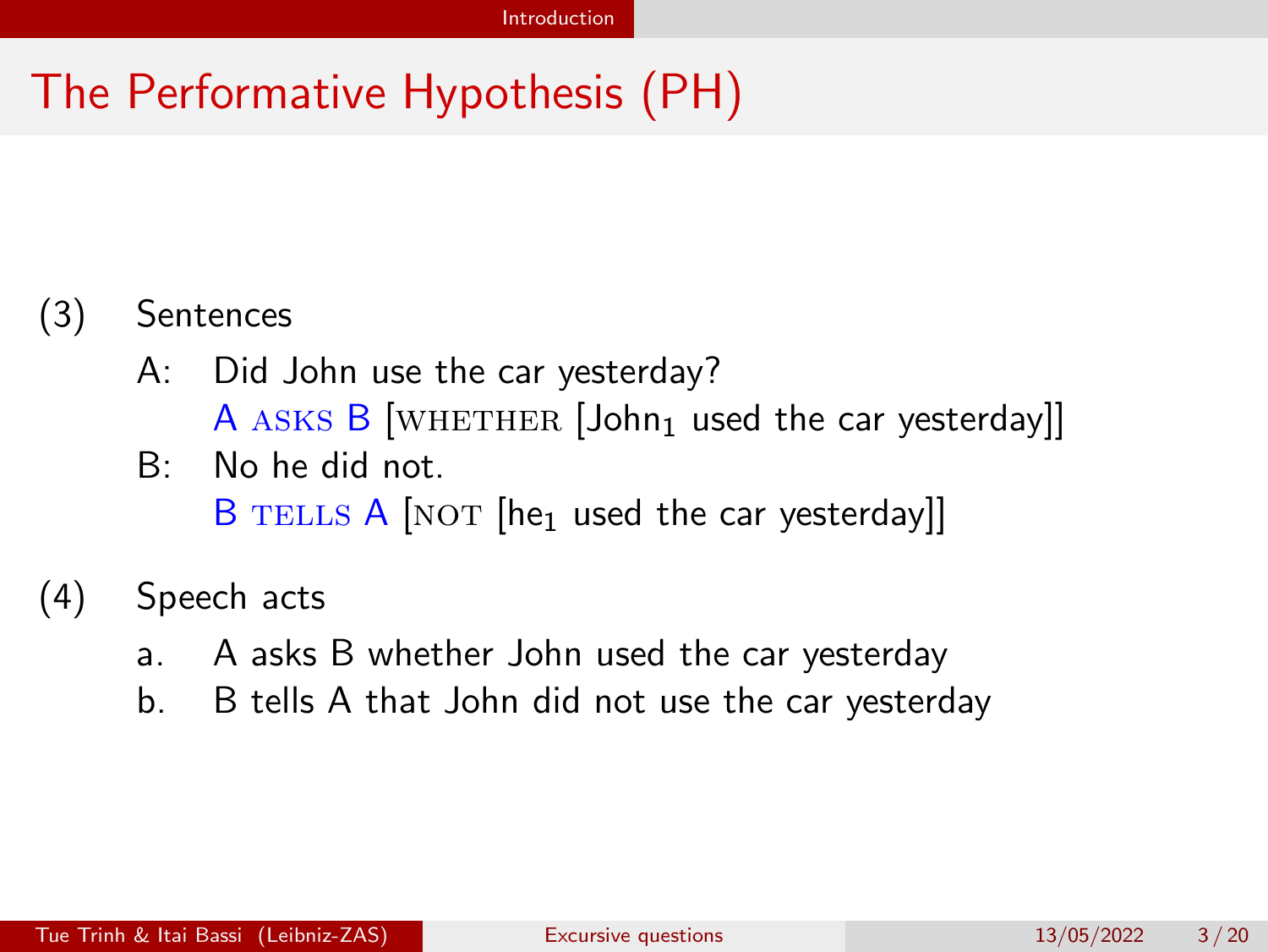### Linguistic communication under PH

- (5) A to B: "Did John use the car yesterday"  $LF: \left[ \frac{A \text{ ASKS}}{A \text{ ASKS}} \right]$  [WHETHER [John<sub>1</sub> used the car yesterday]] performative prefix
- (6) Conversation
	- a. Producing *contingent* symbolic representations that are guaranteed to be true, thereby making changes to the world
		- $\rightarrow$  the theory of grammar tells us how these representations are constructed, interpreted, and phonologically realized
	- b. Reacting appropriately to these changes
		- $\rightarrow$  the theory of discourse tells us what kind of reactions is appropriate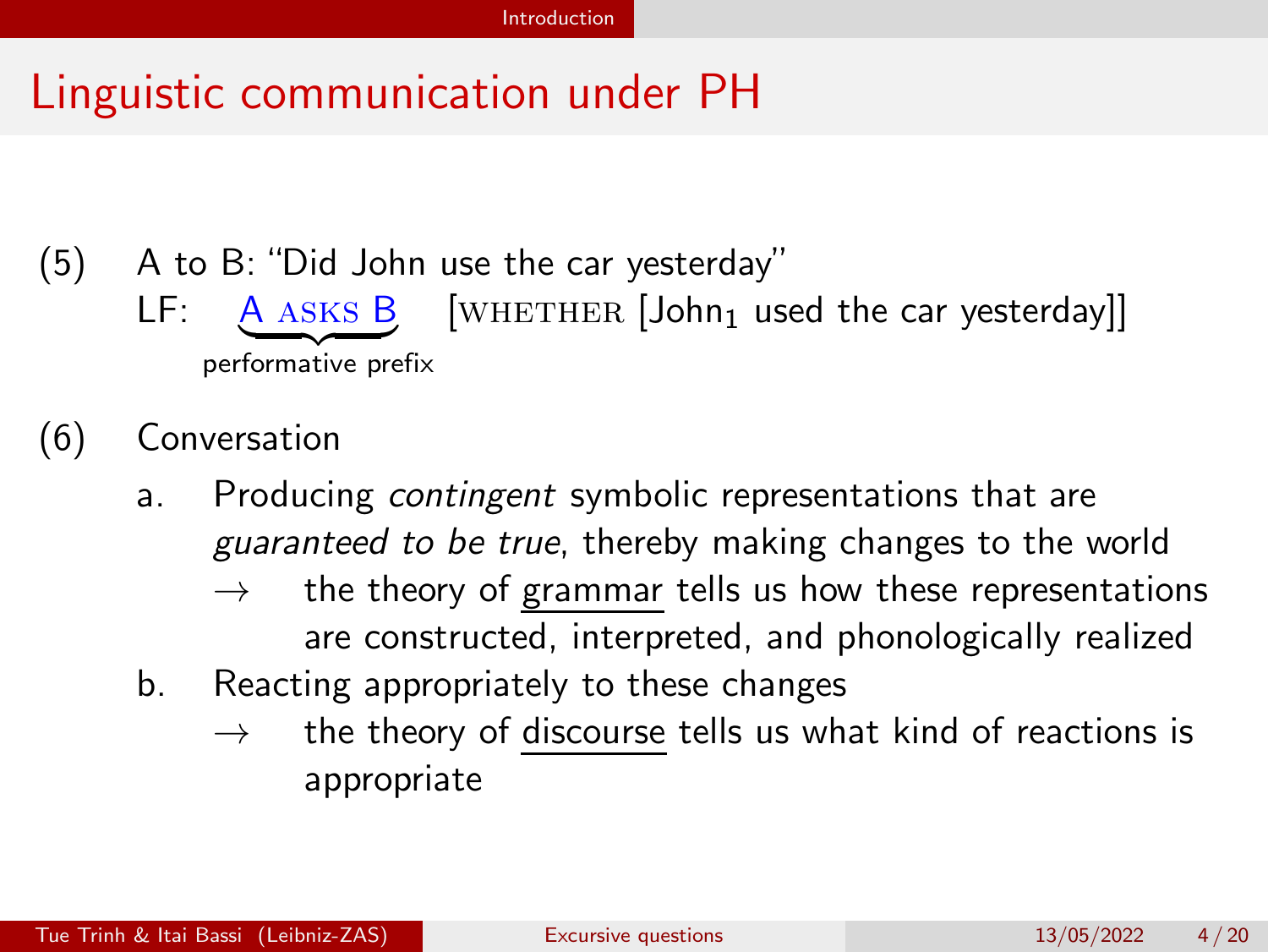### Research on "speech acts in grammar"

### (7) A to B: "Did John use the car yesterday"  $LF: \quad \underbrace{A \text{ ASKS} B}_{\sim}$  [WHETHER [John<sub>1</sub> used the car yesterday]] performative prefix

Object of investigation: the syntactic structure, semantic contribution, and phonological realization of performative prefixes

 $\rightarrow$  cf. [Stenius \(1967\)](#page-22-0); [Ross \(1970](#page-22-1)); [Lakoff \(1970](#page-22-2)); [Gazdar \(1979](#page-21-0)); [Chomsky \(1981,](#page-21-1) [1986](#page-21-2)); [Krifka \(2001](#page-21-3)); [Miyagawa \(2012\)](#page-22-3); [Krifka \(2015](#page-21-4)); [Sauerland and Yatsushiro \(2017](#page-22-4)); [Trinh and Truckenbrodt \(2018](#page-23-1)); [Krifka \(2019](#page-21-5), [2020](#page-22-5)); [Trinh \(2021](#page-23-2)); [Wiltschko \(2021](#page-23-3)); [Miyagawa \(2022](#page-22-6)); among others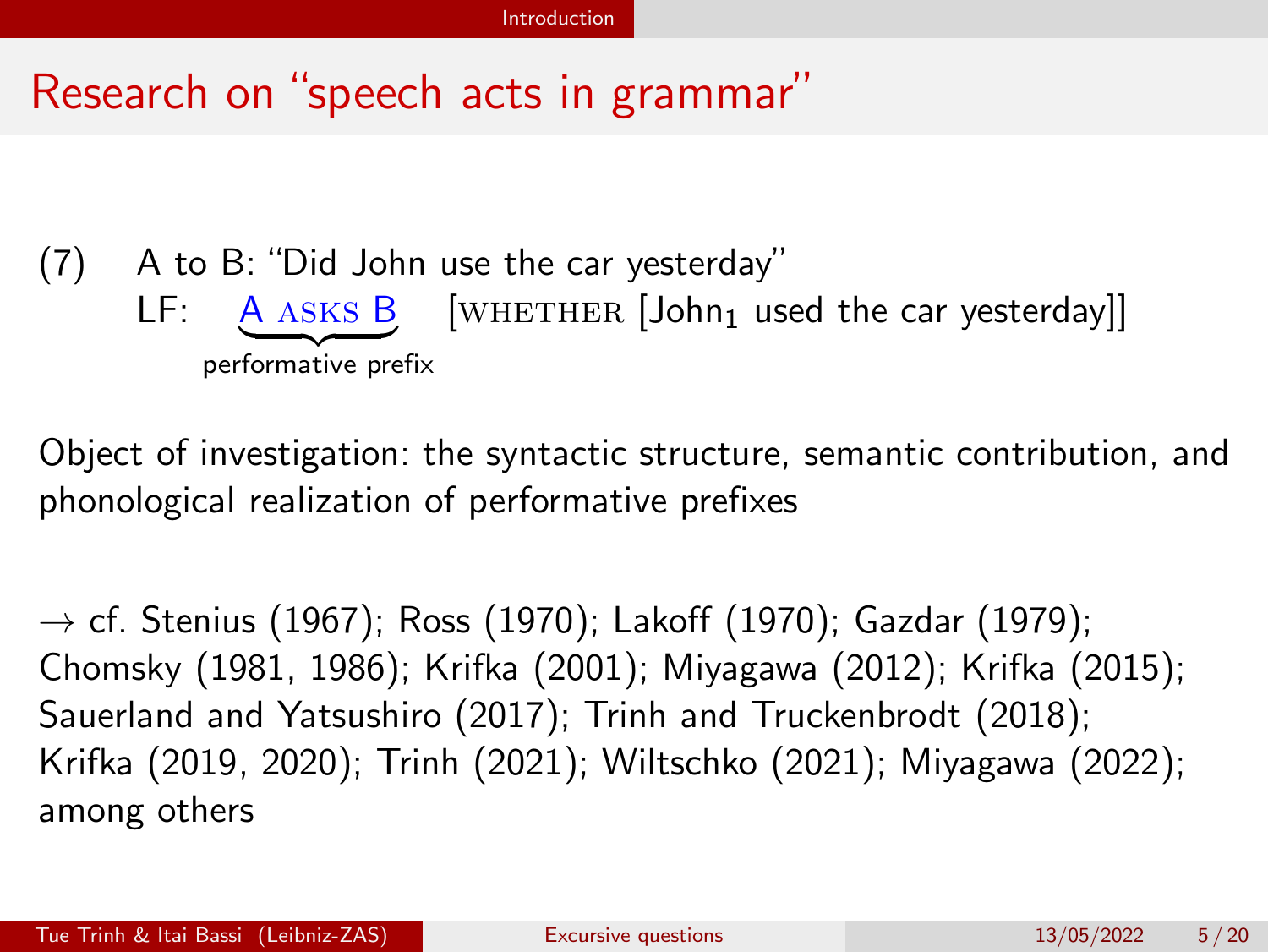### The silence of performative prefixes

- (8) What makes (9a) different from (9b), assuming both sentences are spoken by A to B?
	- a. A ASKS B [WHETHER  $[John_1$  used the car yesterday]]
	- b. I'm asking you [whether John used the car yesterday]

Maybe this question is related to another question.

- (9) What makes (10a) different from (10b)?
	- a. The king of France is bald
	- b. France has a king and the king of France is bald
- (10) Conjecture

Performative prefixes express non-at issue meaning, and non-at issue meaning is not phonologically realized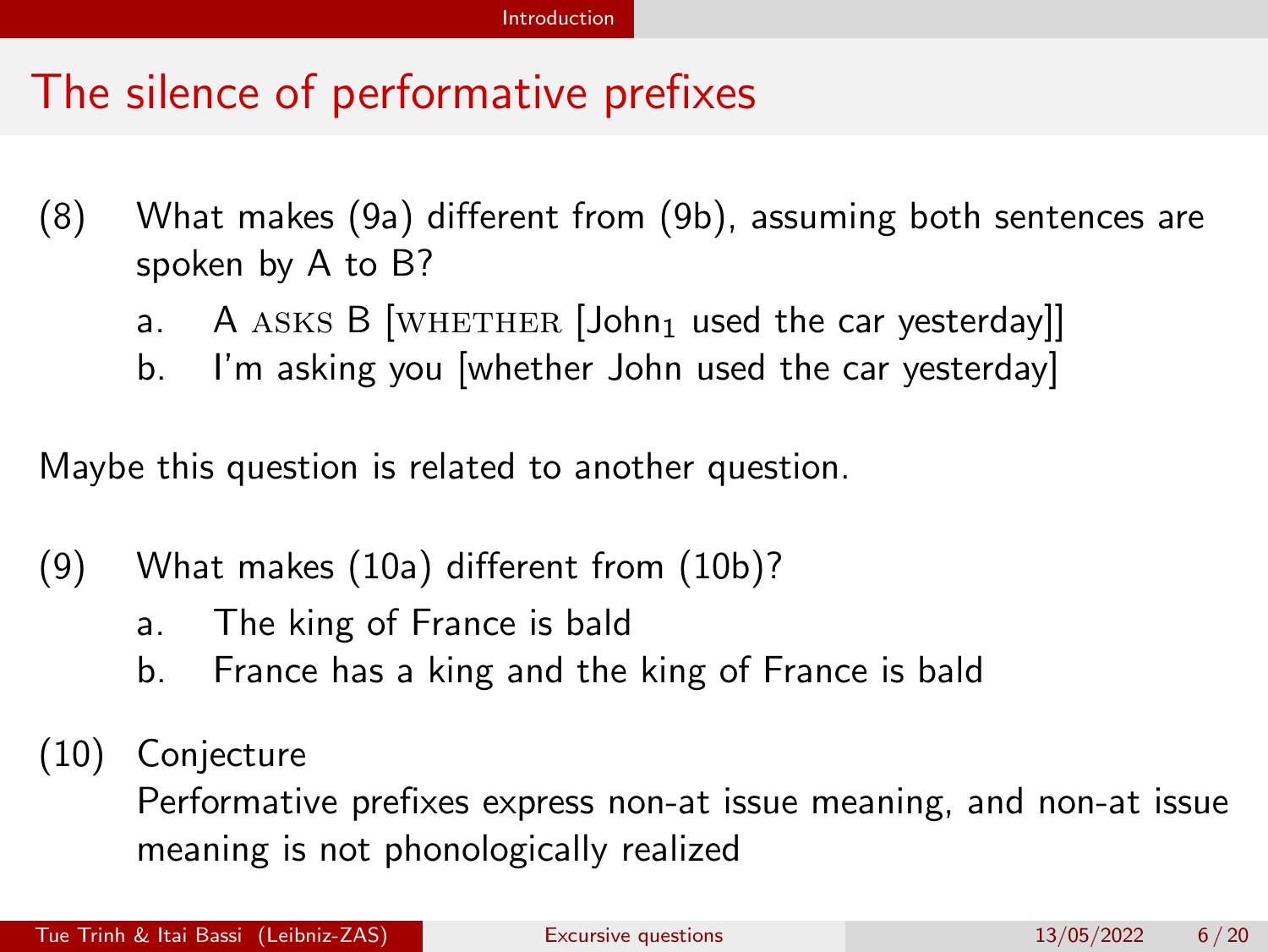### Today's talk

- (11) a. Introduce a novel observation
	- b. Propose an analysis in which
		- (i) performative prefixes are needed for semantic interpretation
		- (ii) performative prefixes can be shown to occupy a position between two grammatically related positions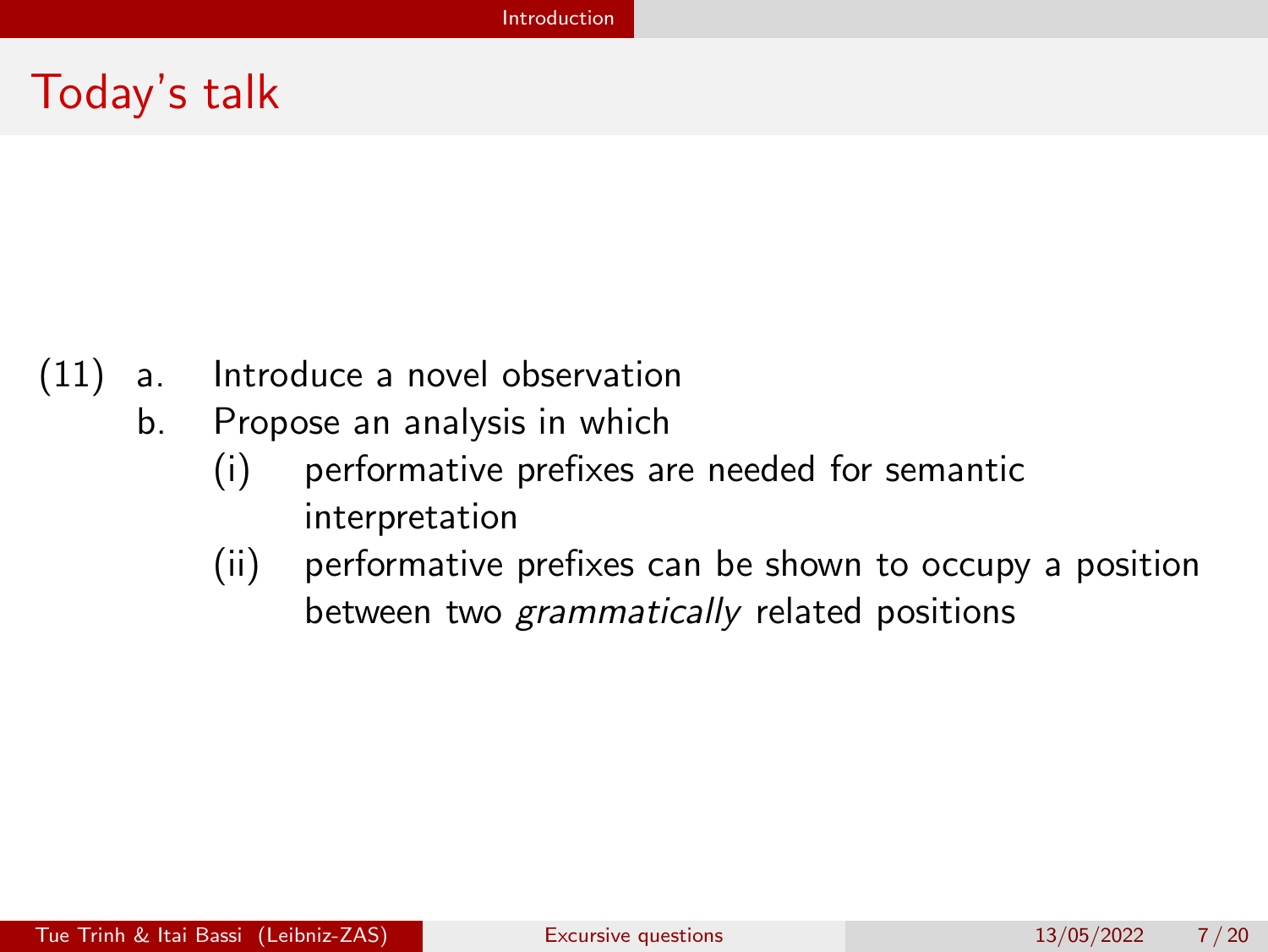<span id="page-8-0"></span>



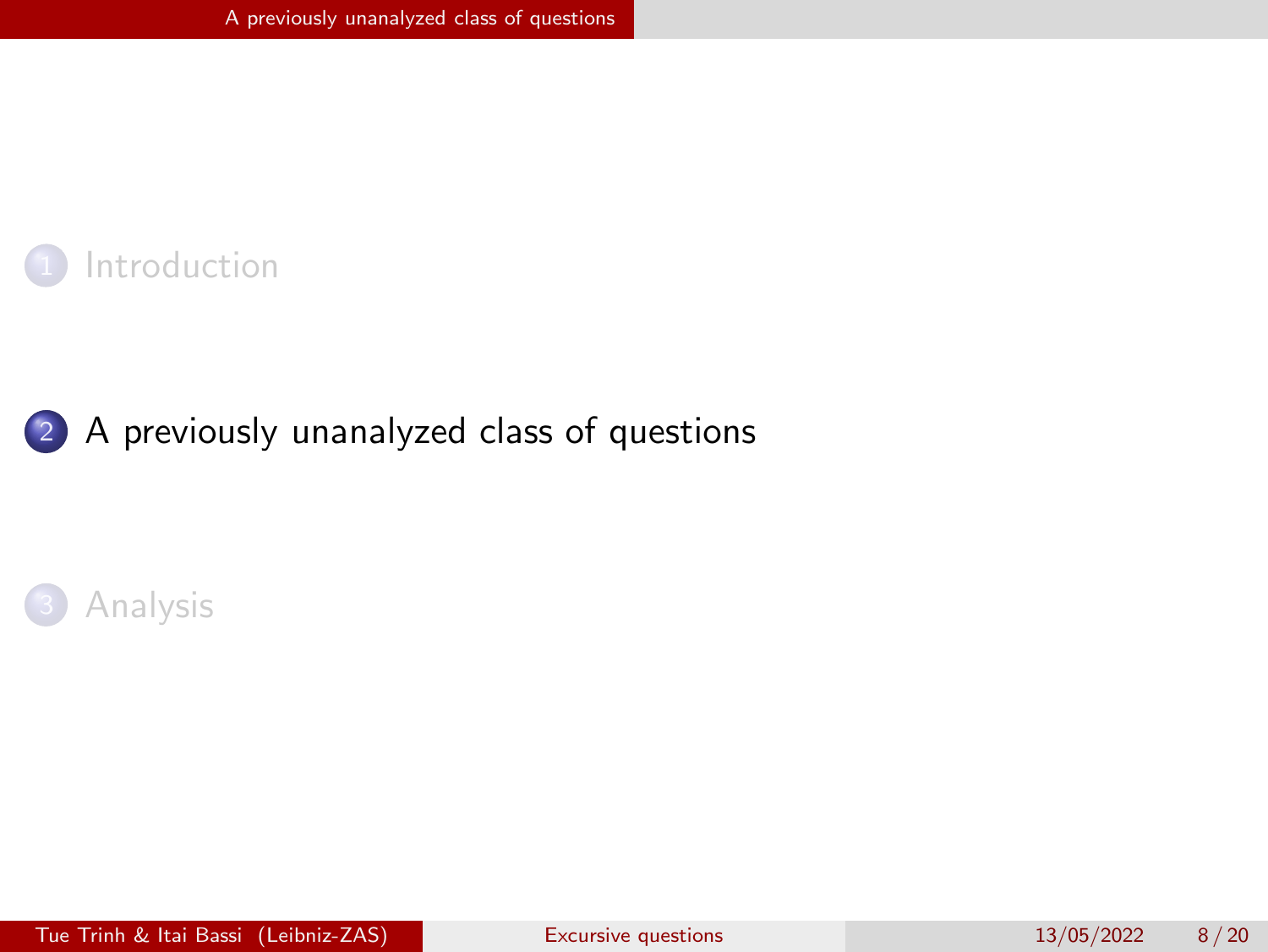### **Examples**

- (12) A: Did John use the car yesterday? antecedent question
	-
	- A: In the evening.
	- B: No. (He only used it in the morning.)

### (13) A: When do people eat dinner?  $A\mathbb{Q}$

- B: Where? EQ
- A: In Spain.
- B: Late at night.

#### (cf. [Schmitt, 2021](#page-22-7))

B: When? excursive question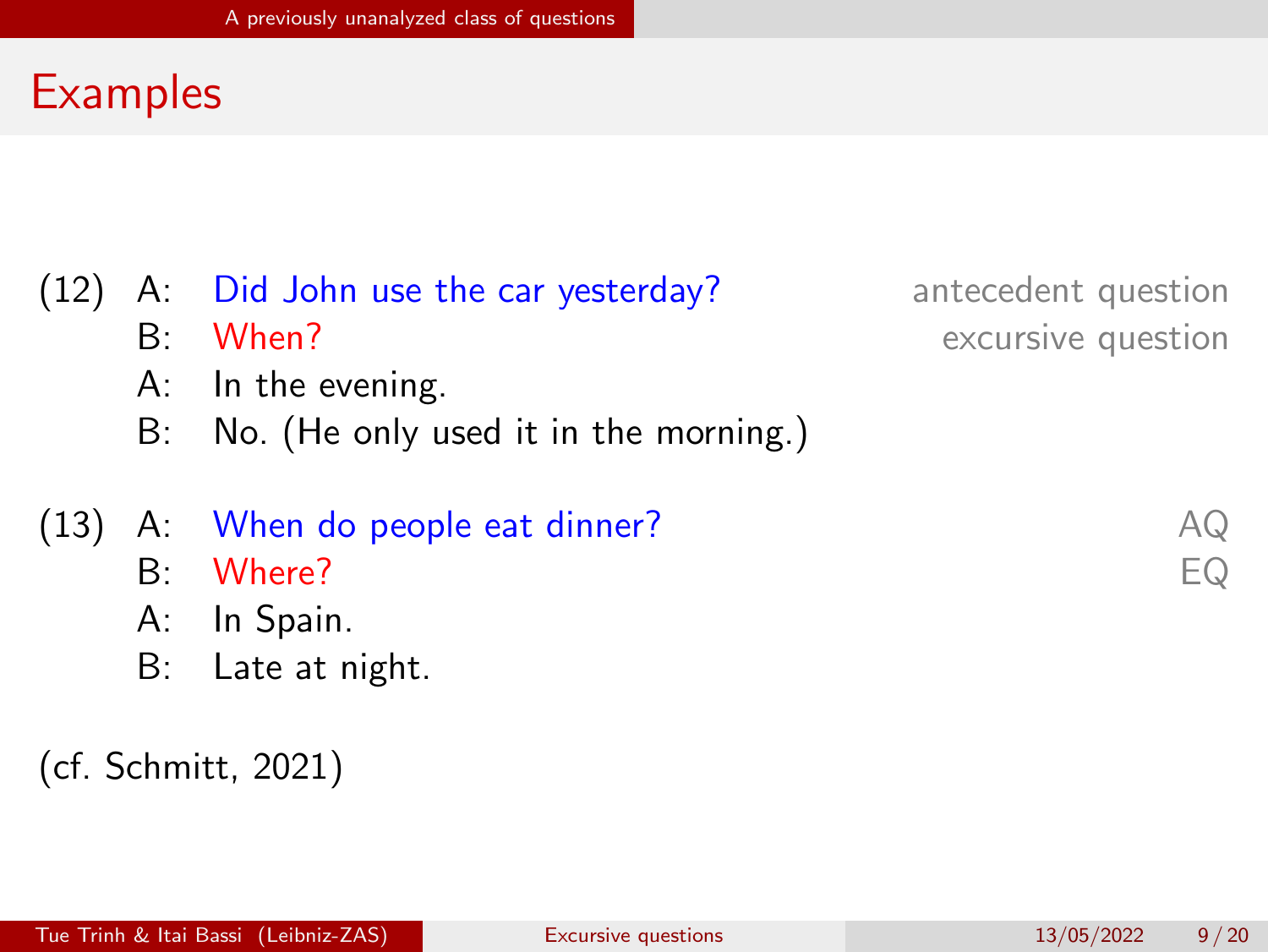# Connectivity effects

EQs are constrained by the argument structure of the relevant verb

- (14) a. They sank the ship with a torpedo b.  $\#\mathsf{The}$  ship sank with a torpedo
- (15) A: Which ship did they sink?
	- B: With what?
	- A: A torpedo.
	- B: The Japanese ship.
- (16) A: Which ship sank?
	- $B: #With what?$
	- A: #A torpedo.
	- $B: \# The Japanese ship.$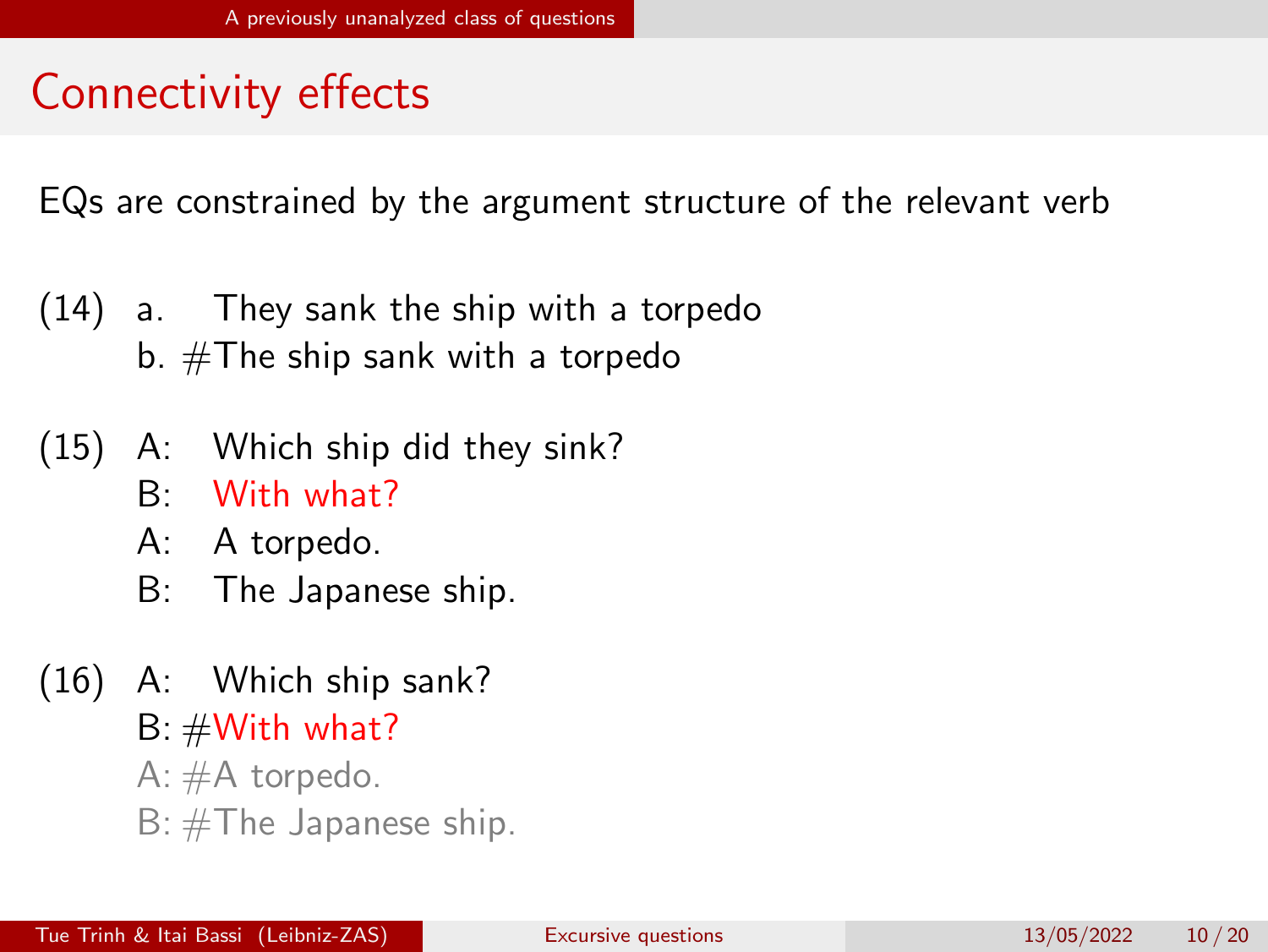# Reconstruction effects

EQs may contain bound variables

- $(17)$  A: Did every boy<sub>1</sub> write a letter?
	- B: To which of his<sub>1</sub> relatives?
	- A: To his<sub>1</sub> uncle.
	- B: No.
- $(18)$  A: What did every boy<sub>1</sub> write?
	- B: To which of his<sub>1</sub> relatives?
	- $A:$  His<sub>1</sub> uncle.
	- B: A letter.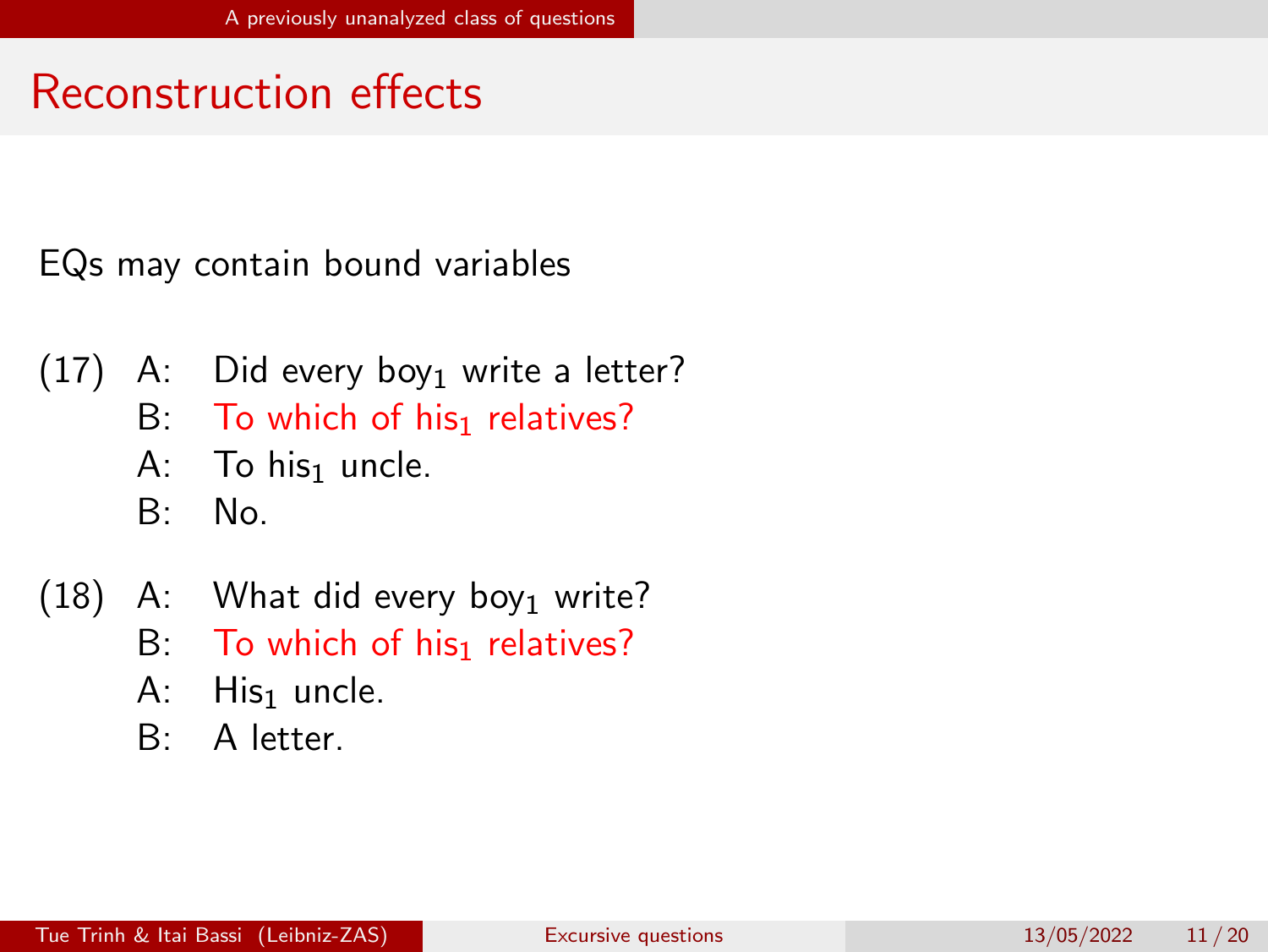# $\overline{A}$  effects: unboundedness & island sensitivity

- (19) A: Does Bill think John used the car?
	- B: When?
	- A: Yesterday.
	- B: No. (But he does think John used the car last week.)
- (20) A: Is it Bill's thought that John used the car?  $B: #When?$ A: #Yesterday. B: #No. (But it is Bill's thought that John used the car last week.)
- This is evidence that EQs are not eliptical "echo questions".
- (21) Does John believe the claim that Mary had dinner with Bill WHERE?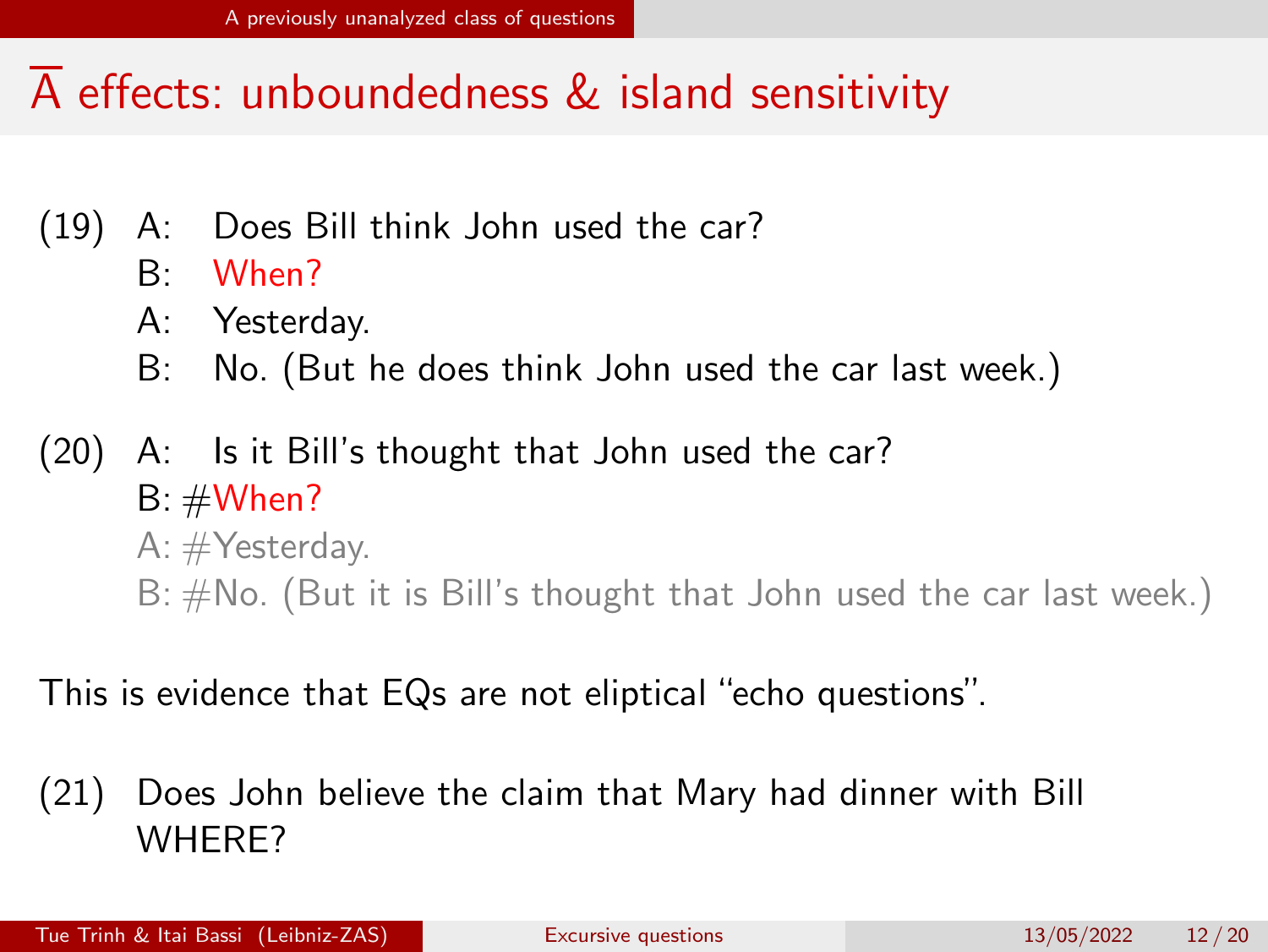# Definiteness effects

EQs must relate to definite noun phrases

- (22) A: Did John read the book?
	- B: Which book?
	- A: Barriers.
	- B: No.
- (23) A: Did John read a book? B: #Which book? A: #Barriers.  $B: \#No.$

This is evidence that EQs are not cases of sluicing

(24) John read a book, but I don't know which book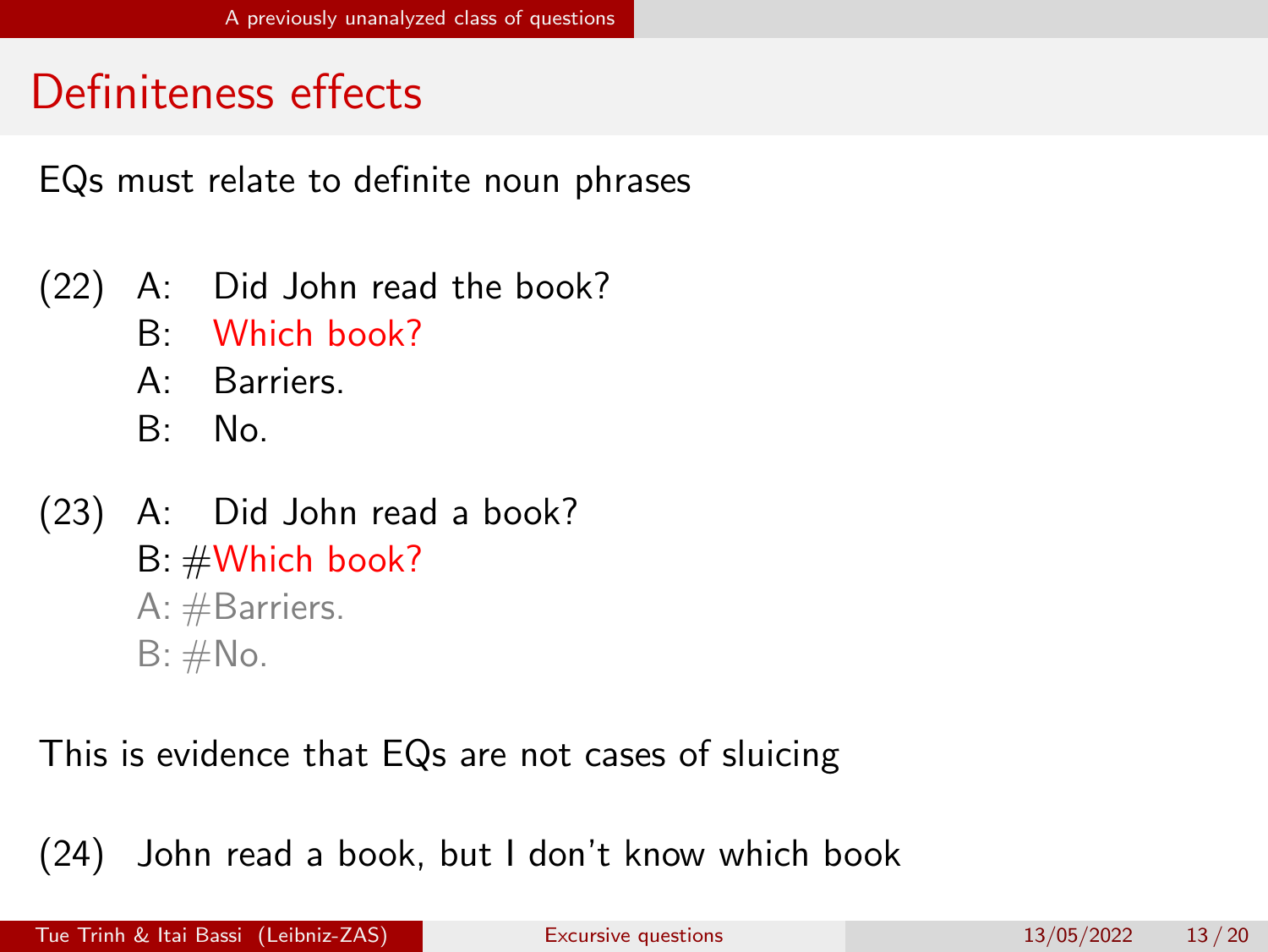<span id="page-14-0"></span>

2 [A previously unanalyzed class of questions](#page-8-0)

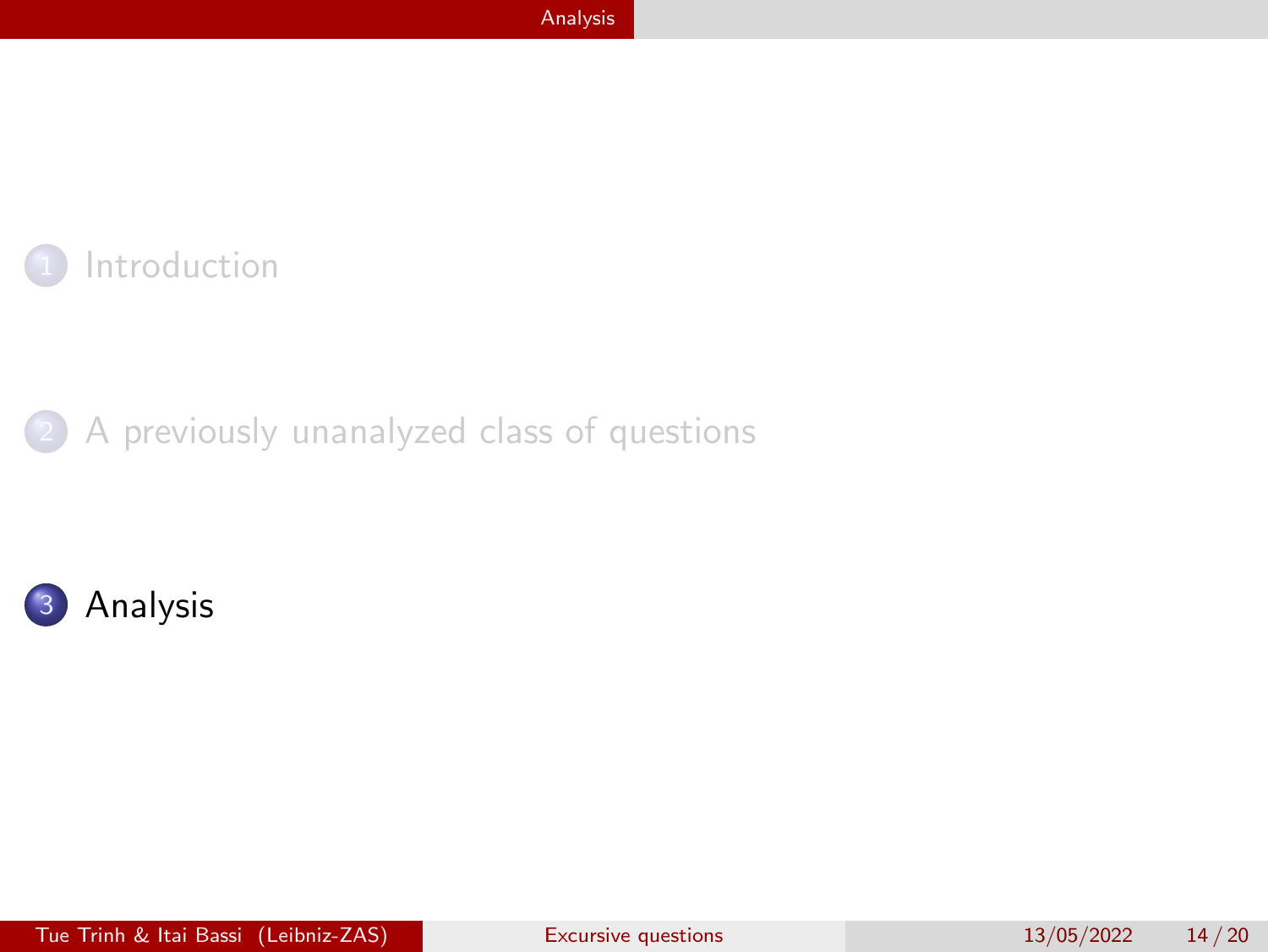### Claim: HP is correct

- (25) A: Did John use the car yesterday? A ASK B WHETHER John used the car yesterday 'A asks B whether John used the car yesterday'
	- B: When?

B ASK A  $\left[\right]$  when<sub>x</sub>  $\left[\right]$  A ASK B WHETHER John used the car yesterday then<sub>x</sub>  $\left[\right]$ 

'B asks A which time  $x$  is such that A asks B whether John used the car yesterday at the time  $x'$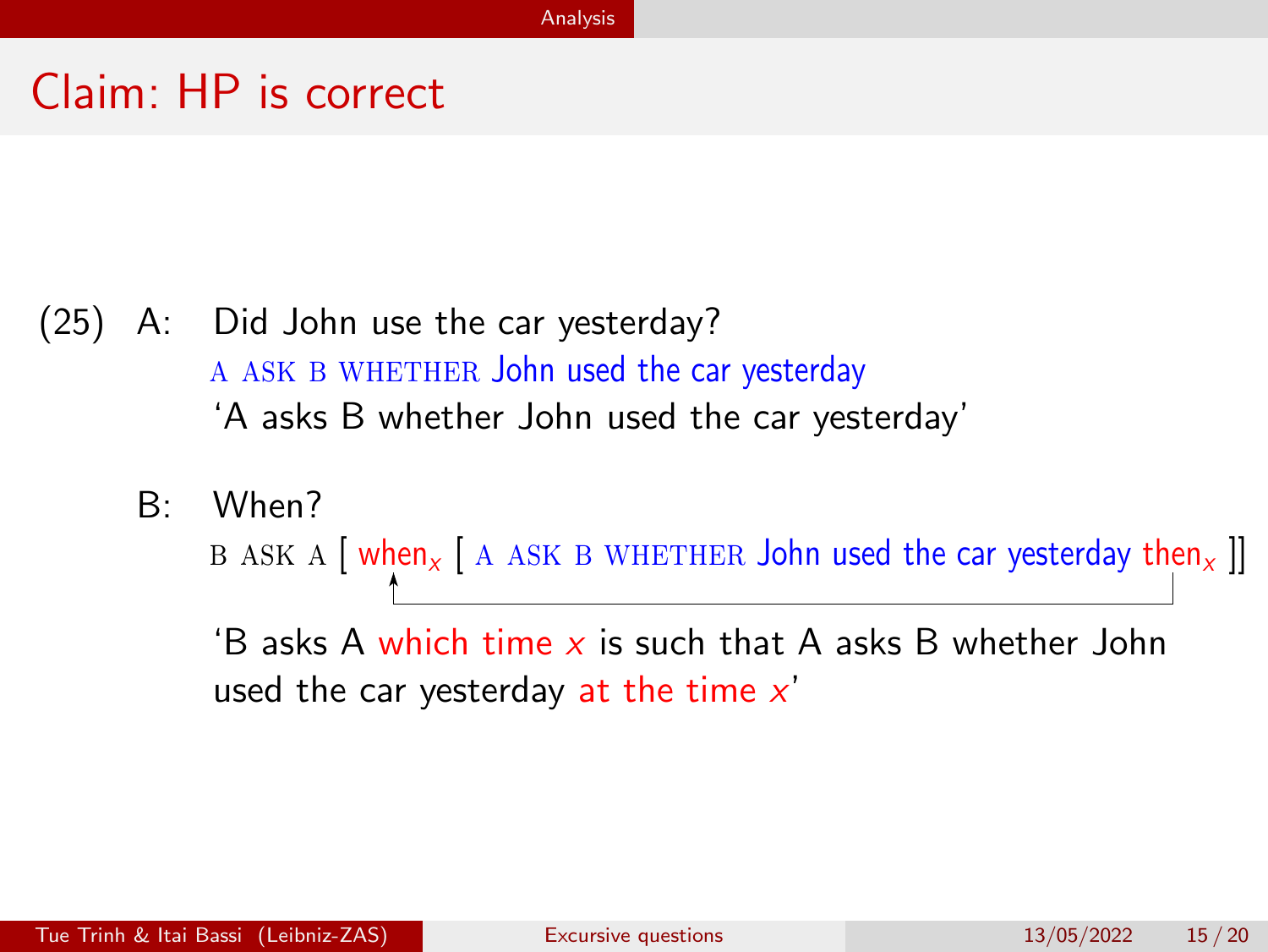### Claim: EQ is derived from AQ

(26) A: Did John use the car?

B: When?

 $[A \text{ ASK } B \text{ [WHERE }]$  John used the car  $[[]]$  AQ [A ASK B [WHETHER  $\left[\left|\text{John used the car}\right|$  when<sub>x</sub> ]]] merge  $[\text{when}_{x}$  [A ASK B [WHETHER [[John used the car] when<sub>x</sub> ]]]] move [B ASK A  $[when_x]$  [A ASK B  $[WHETHER]$ ] [John used the car] when<sub>x</sub> []]]] merge  $\begin{bmatrix} B & ASK \end{bmatrix}$  [A ASK B [WHETHER [[John used the car] then<sub>x</sub> []]]]  $TC$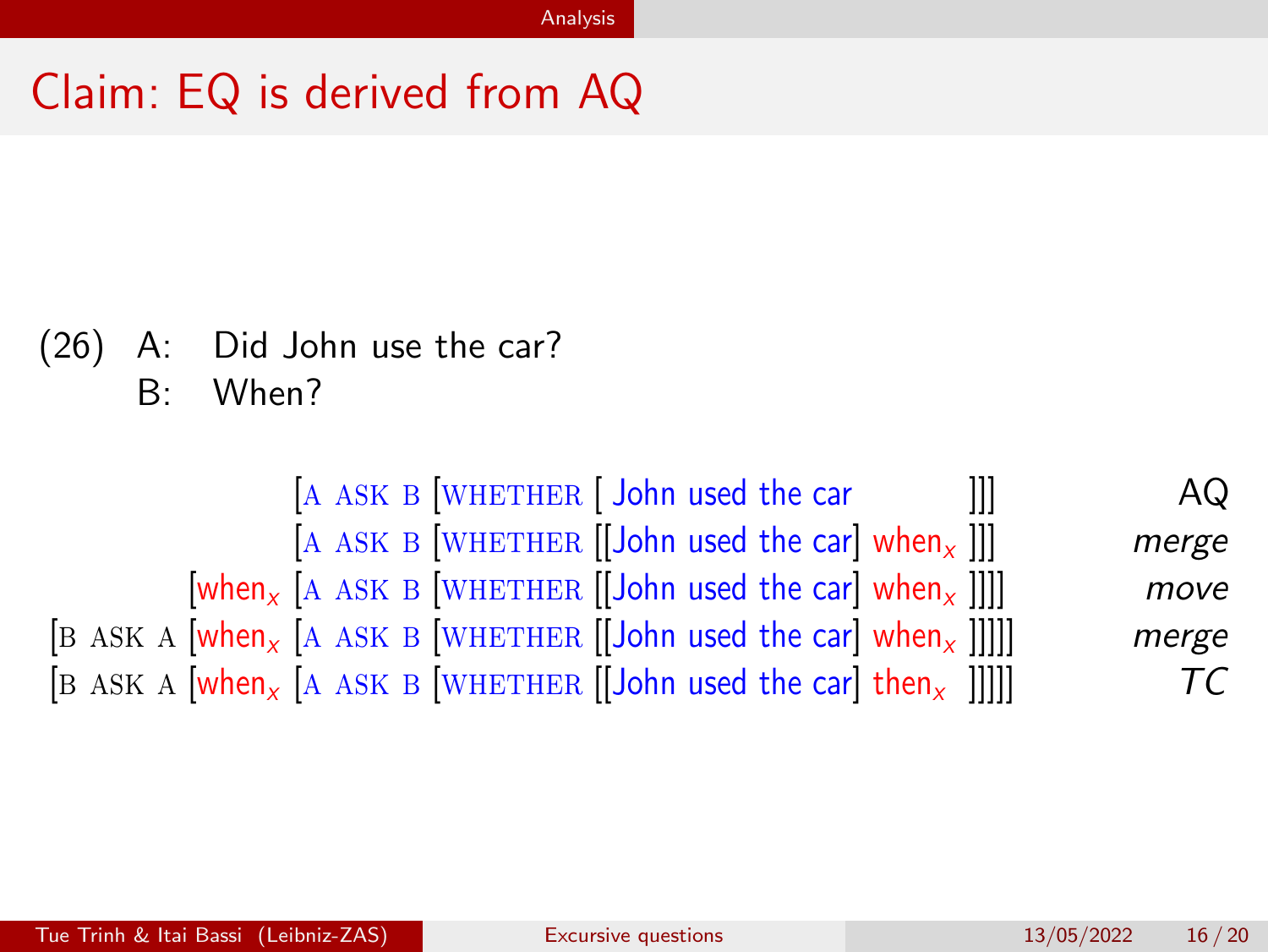### Excursus to trace conversion

- (27) Trace Conversion [\(Fox, 2003\)](#page-21-6) [which<sub>x</sub> NP]  $\rightarrow$  [the<sub>x</sub> NP]
- (28) a. Traces are interpreted as definite descriptions (cf. [Fox, 2003](#page-21-6); [Sauerland, 2004\)](#page-22-8)
	- b. Determiners come with indices (cf. [Hackl, 2019](#page-21-7))
- (29)  $\left[\[\text{the} \times \text{NP}\right] = \text{the NP}$  identical to x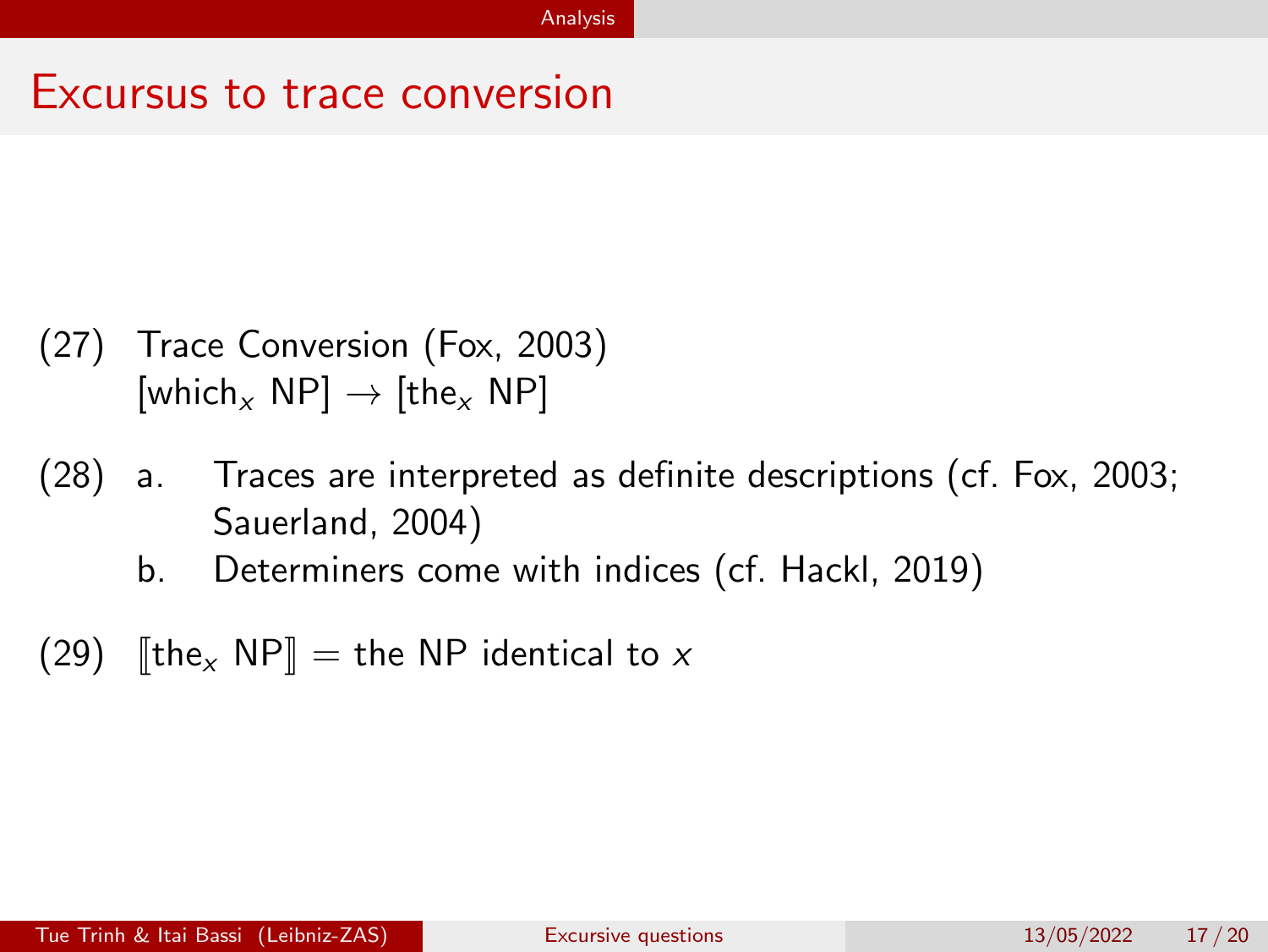## Accounting for the definiteness effects

- (30) A: Did John read the book?
	- B: Which book?

 $[A \text{ ASK } B]$  WHETHER  $[John \text{ read the } x \text{ book}]]$  AQ  $[\text{which}_x, \text{book}]$  a ask b  $[\text{WHERE}]$  John read the<sub>x</sub> book  $]$ ]] merge [B ASK A [which<sub>x</sub> book [A ASK B [WHETHER *[John read the<sub>x</sub> book ]]]]] merge* 

(31) A: Did John read a book? B: #Which book?

 $[A \text{ ASK } B \text{ [WHERE }]$ John read a book  $]]$   $AQ$  $[\text{which}_x \text{ book} \text{ [A } \text{ASK B} \text{ [WHERE }] \text{John read a book }]]]$  merge  $#$ [B ASK A [which<sub>x</sub> book [A ASK B [WHETHER *[John read a book ]]]]] merge*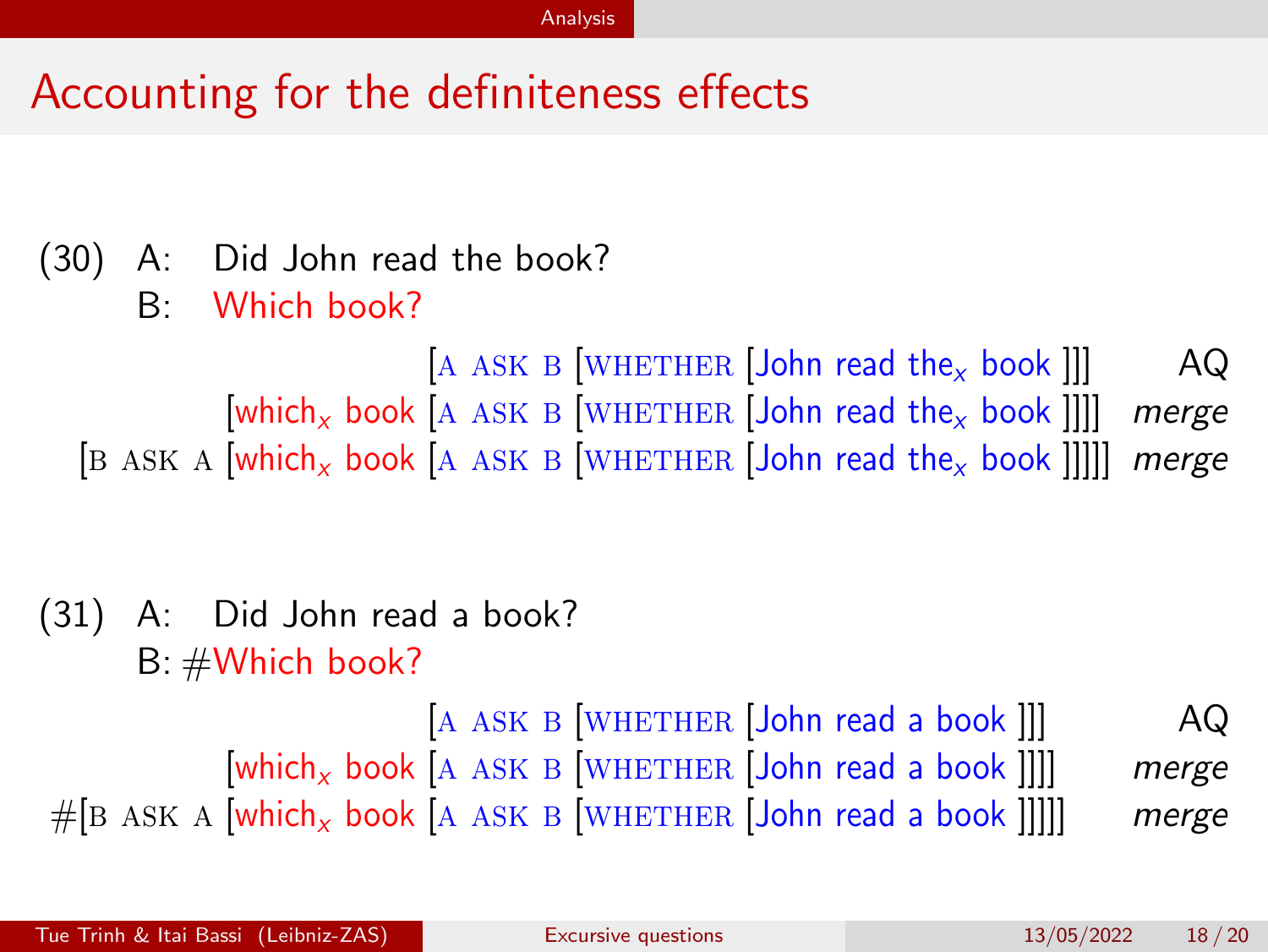# Accounting for the  $\overline{A}$  effects

- (32) a. TPs and NPs are bounding nodes (cf. [Chomsky, 1981,](#page-21-1) [1986](#page-21-2)) b. Performative prefixes introduce no new TPs
- (33) A: Does Bill think that John used the car? B: When?

[ B ASK A  $\lceil$  when<sub>x</sub>  $\lceil$  A ASK B  $\lceil$  (cp WHETHER  $\lceil$  **Tp** Bill thinks  $\lceil$  (cp when<sub>x</sub> that  $\lceil$  **Tp** John used the car when<sub>x</sub> ]]]]]]]]

(34) A: Is it Bill's thought that John used the car?  $B: #When?$ 

[ B ASK A [ when<sub>x</sub> [ A ASK B [cp WHETHER [Tp it is Bill's [Np thought [cp when<sub>x</sub> that [Tp John used the car when<sub>x</sub> ]]]]]]]]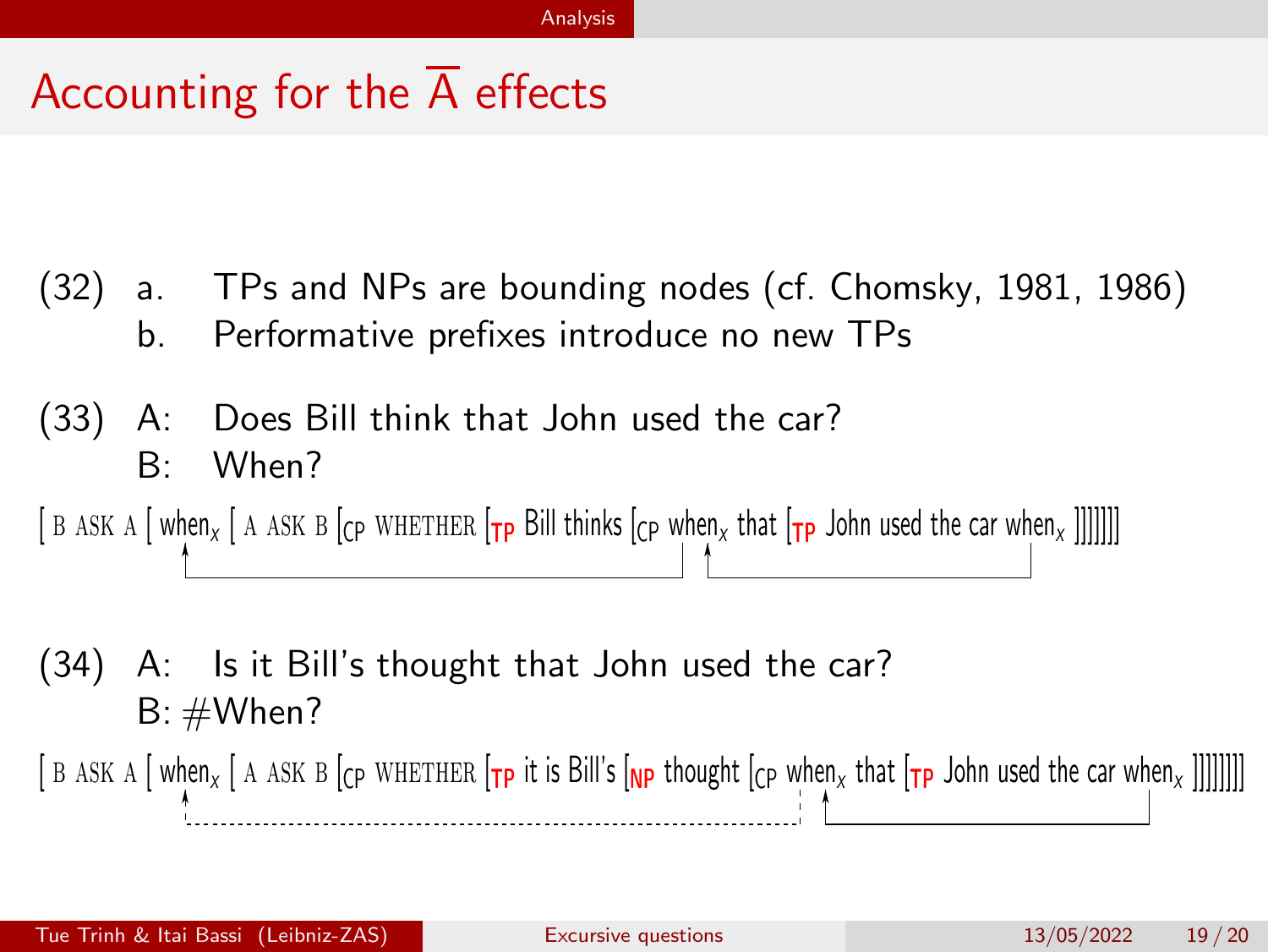### An open question

#### Why can only the EQ wh-phrase and nothing else be pronounced?

Tue Trinh & Itai Bassi (Leibniz-ZAS) and [Excursive questions](#page-0-0) 13/05/2022 20/20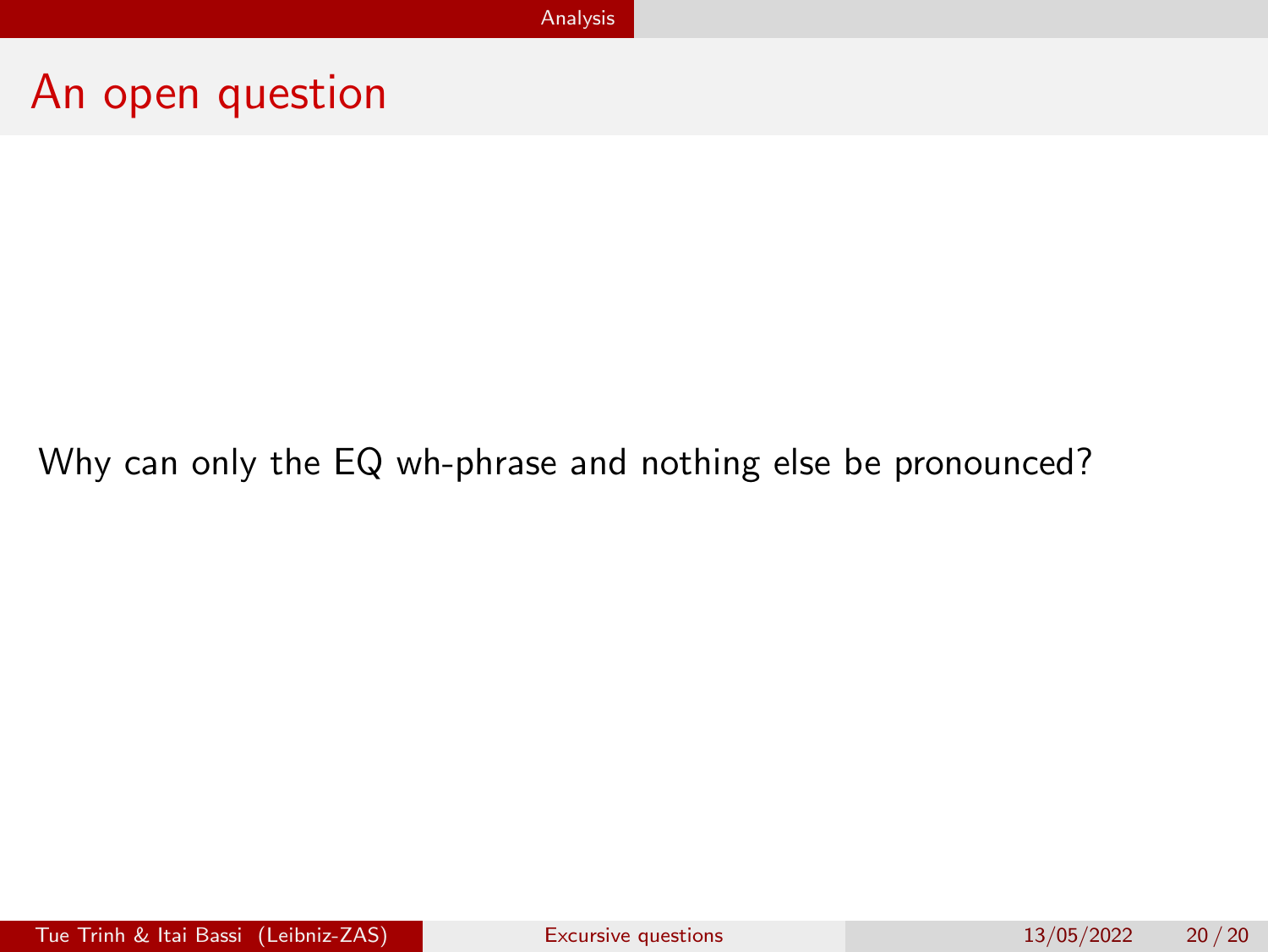#### [References](#page-21-8)

- <span id="page-21-8"></span><span id="page-21-1"></span>Chomsky, Noam. 1981. Lectures on Government and Binding. Dordrecht, The Netherlands: Foris Publications.
- <span id="page-21-2"></span>Chomsky, Noam. 1986. Barriers, volume 13 of Linguistic Inquiry Monographs. Cambride, Massachusetts: MIT Press.
- <span id="page-21-6"></span>Fox, Danny. 2003. On Logical Form. In Minimalist Syntax, ed. Randall Hendrick, 82–123. Blackwell.
- <span id="page-21-0"></span>Gazdar, Gerald. 1979. Pragmatics: Implicature, Presupposition and Logical Form. New York: Academic Press.
- <span id="page-21-7"></span>Hackl, Martin. 2019. On Haddock's puzzle and the role of presupposition in reference resolution. Snippets 37:37–39.
- <span id="page-21-3"></span>Krifka, Manfred. 2001. Quantifying into question acts. Natural Language Semantics 9:1–40.
- <span id="page-21-4"></span>Krifka, Manfred. 2015. Bias in Commitment Space Semantics: Declarative questions, negated questions, and question tags. Proceedings of SALT 25:328–345.
- <span id="page-21-5"></span>Krifka, Manfred. 2019. Commitments and beyond. Theoretical Linguistics 45:73–91.

Tue Trinh & Itai Bassi (Leibniz-ZAS) and [Excursive questions](#page-0-0) 13/05/2022 20/20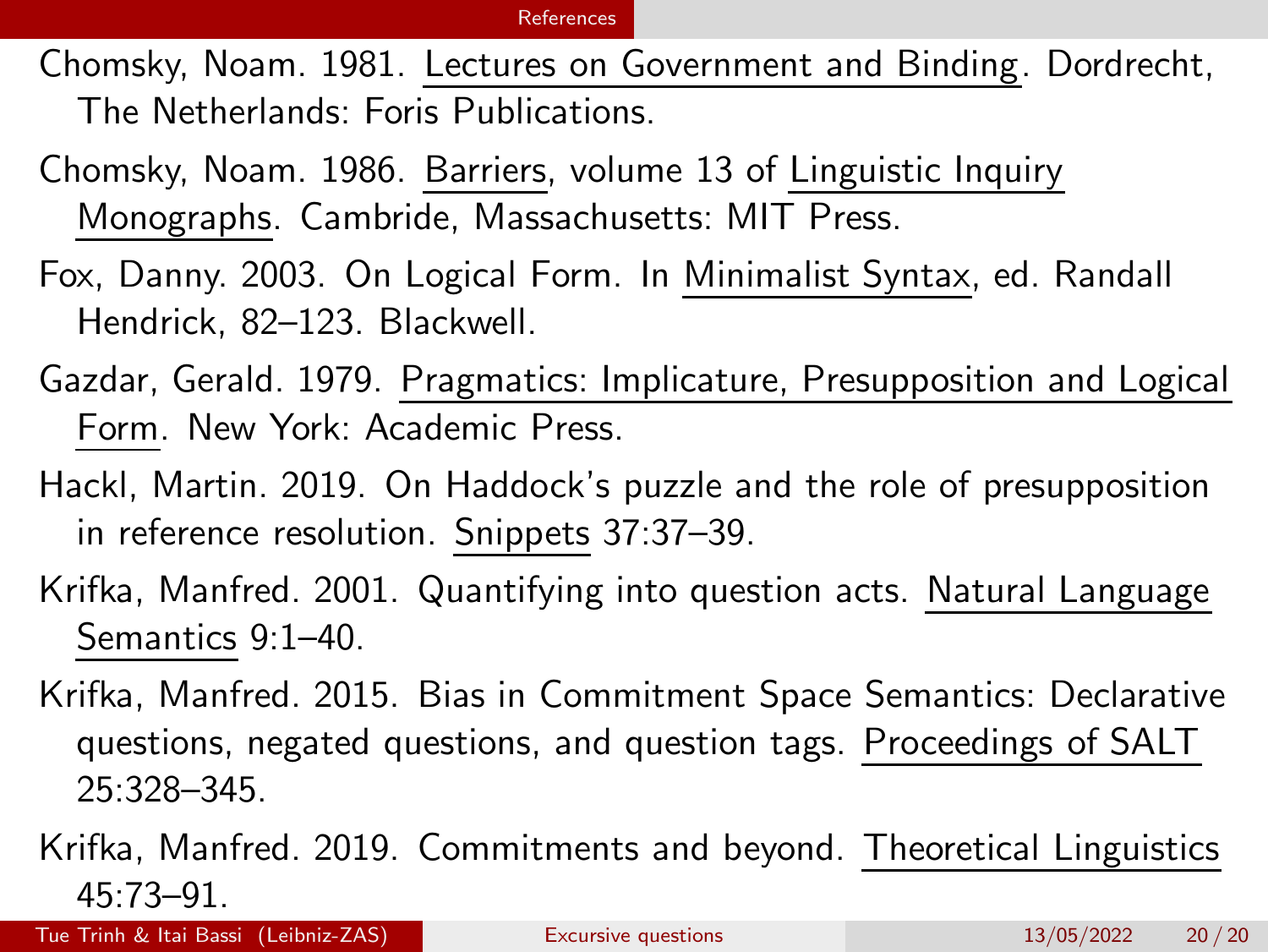#### [References](#page-21-8)

<span id="page-22-5"></span>Krifka, Manfred. 2020. Zur Negierbarkeit von epistemischen Modalen. In Zur Pragmatik der Negation, ed. Laura Neuhaus. Berlin: De Gruyter.

<span id="page-22-2"></span>Lakoff, George. 1970. Linguistics and natural logic. Synthese 22:151–271.

<span id="page-22-3"></span>Miyagawa, Shigeru. 2012. Agreement beyond Phi. MIT Press.

<span id="page-22-6"></span>Miyagawa, Shigeru. 2022. Syntax in the Treetops. MIT Press.

<span id="page-22-1"></span>Ross, John Robert. 1970. On declarative sentences. In Readings in English Transformational Grammar, ed. Roderick A. Jacobs and Peter S. Rosenbaum, 222–272. Ginn.

<span id="page-22-8"></span>Sauerland, Uli. 2004. The interpretation of traces. Natural Language Semantics 12:63–127.

<span id="page-22-4"></span>Sauerland, Uli, and Kazuko Yatsushiro. 2017. Remind-me presuppositions and speech-act decomposition: Evidence from particles in questions. Linguistic Inquiry 48:651–677.

<span id="page-22-7"></span>Schmitt, Marvin. 2021. Towards a computational model of sequence organization: The adjacency pair. Talk given at Humbold University Berlin .

<span id="page-22-0"></span>Stenius, Erik. 1967. Mood and language games. Synthese 17:254–274.

Tue Trinh & Itai Bassi (Leibniz-ZAS) and [Excursive questions](#page-0-0) 13/05/2022 20/20